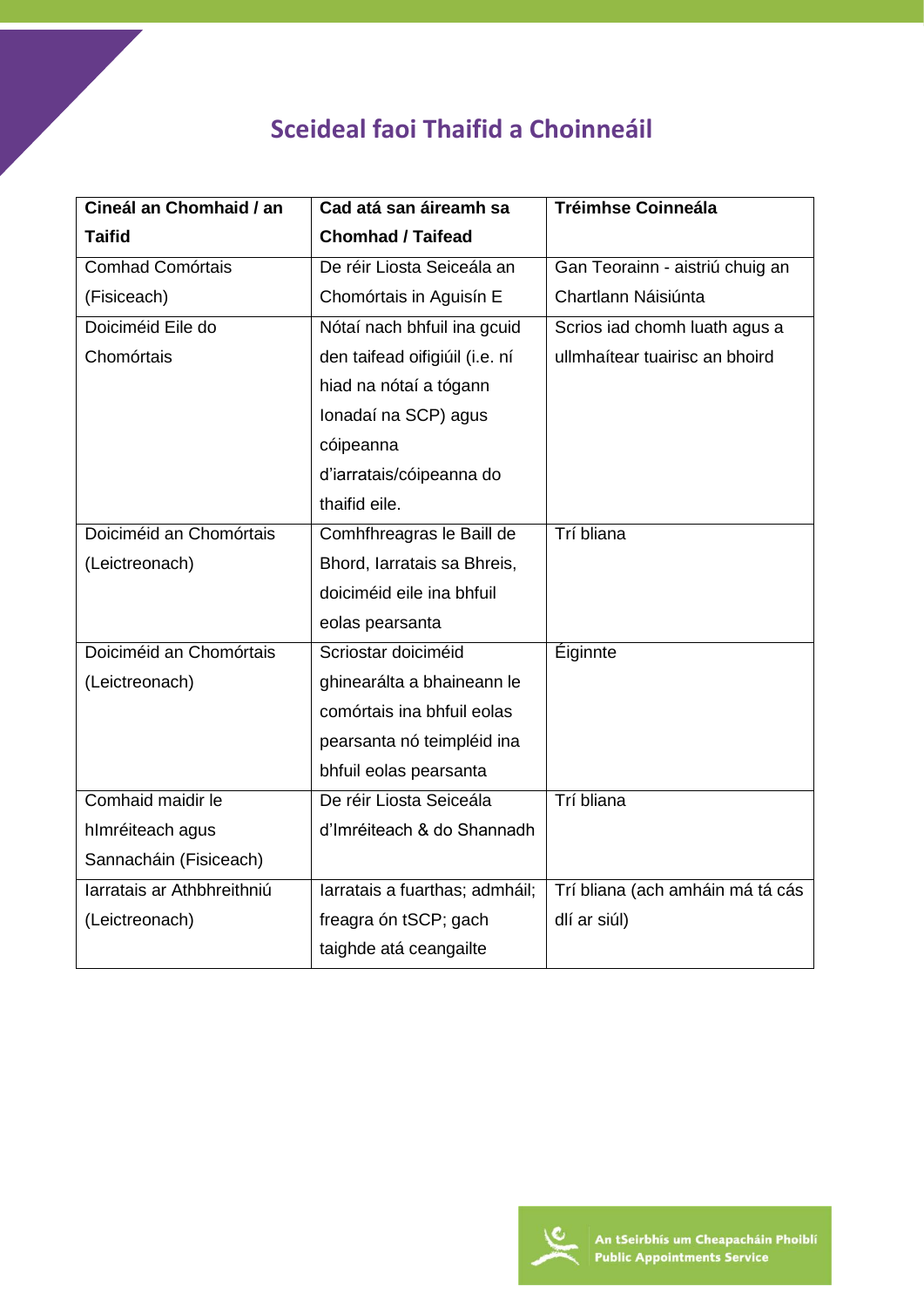| Cineál an Chomhaid / an        | Cad atá san áireamh sa            | <b>Tréimhse Coinneála</b>          |
|--------------------------------|-----------------------------------|------------------------------------|
| <b>Taifid</b>                  | <b>Chomhad / Taifead</b>          |                                    |
| Eolas STAR - neamh-            | Gach eolas neamh-                 | Coinnigh go héiginnte              |
| phearsanta                     | phearsanta ar STAR                |                                    |
| Eolas STAR - pearsanta         | Gach eolas pearsanta ar           | Gan teorainn; is féidir le         |
|                                | STAR (iarratas an iarrthóra       | hiarrthóirí iad a scrios iad féin; |
|                                | lena n-áirítear teideal, ainm,    | *sa chás go ndeachaigh             |
|                                | uimhir(eacha) theileafóin,        | iarrthóir ar aghaidh tríd          |
|                                | seoladh ríomhphoist, seoladh,     | phróiseas iarratais coinneofar     |
|                                | gnéas, PPNS, dáta breithe,        | an t-eolas gan ainm ach            |
|                                | cáilíochtaí, taithí oibre);       | amháin más cuid é de               |
|                                | CVnna, Ráitis Phearsanta do       | Chomhad an Chomórtais atá le       |
|                                | chomórtais áirithe*, sonraí       | haistriú chuig an Chartlann        |
|                                | sannacháin*, comhfhreagras        | Náisiúnta.                         |
|                                | chuig bord teachtaireachtaí na    |                                    |
|                                | n-iarrthóirí)                     |                                    |
| Ceistneoir Pearsantachta       | Tuairiscí bunaithe ar fhreagraí   | 2 bhliain                          |
|                                | ó jarrthóirí                      |                                    |
| Teistiméireachtaí ó Bhéal      | Taifead faoi gach                 | 3 mhí                              |
| (comórtais ina bhfuil folúntas | teistiméireacht ó bhéal tugtha    |                                    |
| amháin)                        |                                   |                                    |
| Teistiméireachtaí ó Bhéal      | Taifead faoi gach                 | Fad saoil an phainéil              |
| (comórtais ina bhfuil          | teistiméireacht ó bhéal tugtha    |                                    |
| painéal)                       |                                   |                                    |
| Tuairisc faoi                  | Tuairiscí faoi Oiliúint agus faoi | 1 bhliain                          |
| Theistiméireacht               | Thaithí Ábhartha                  |                                    |
| Chomhairleach Ospidéil         |                                   |                                    |

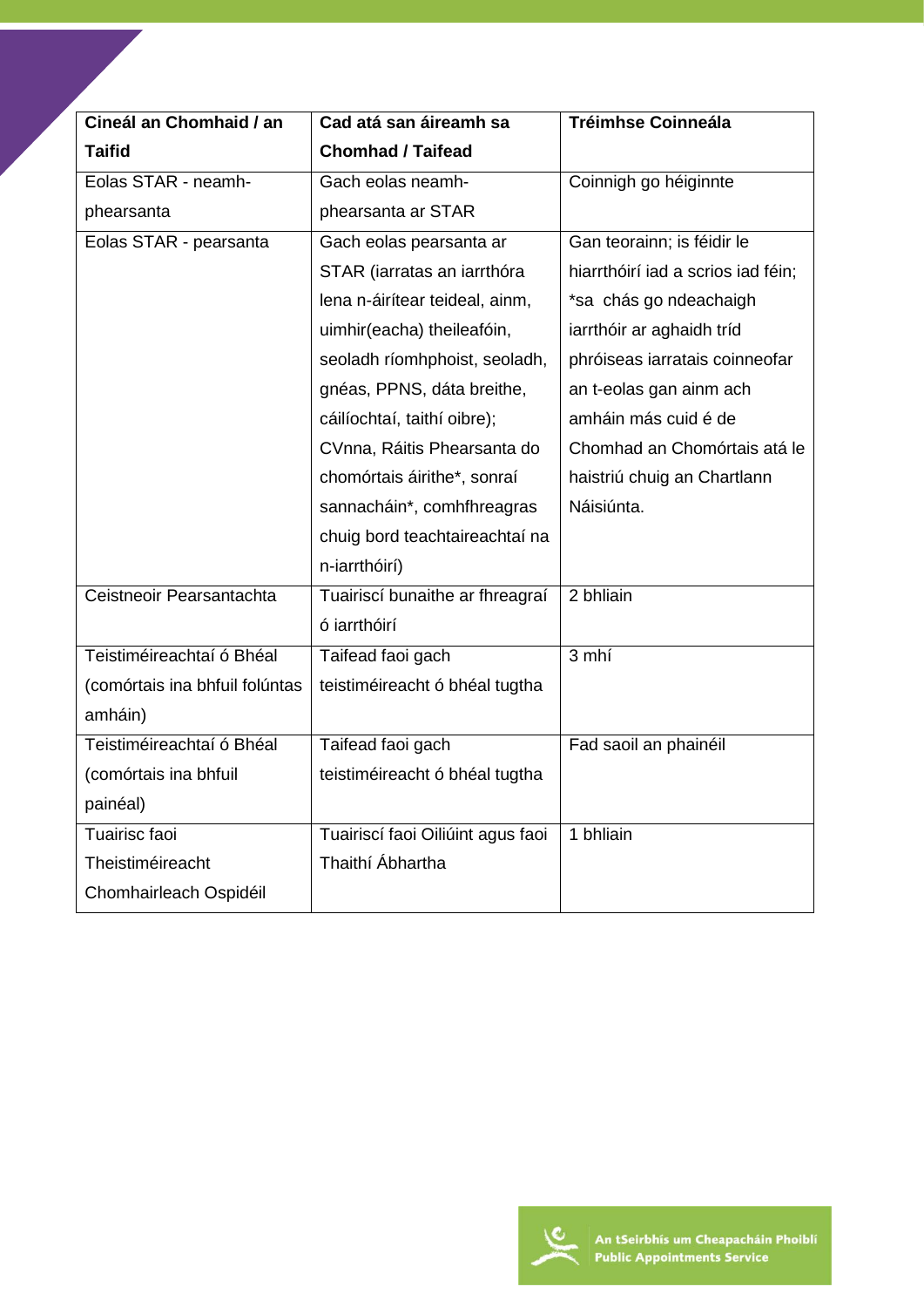| Cineál an Chomhaid / an       | Cad atá san áireamh sa       | <b>Tréimhse Coinneála</b>             |
|-------------------------------|------------------------------|---------------------------------------|
| <b>Taifid</b>                 | <b>Chomhad / Taifead</b>     |                                       |
| Doiciméid faoi Chóiríocht     | Taifead d'ainm agus uimhir   | Taifid faoi iarrthóirí le coinneáil   |
| Speisialta                    | an iarrthóra, sonraí faoi    | gan teorainn                          |
|                               | mhíchumas i dtaca leis an    | Fótachóipeanna de Thuairiscí          |
|                               | chóiríocht a theastaíonn,    | Leighis le coinneáil ar feadh trí     |
|                               | fótachóip de                 | bliana; cuirfear iarrthóirí ar an     |
|                               | bhunchóipeanna tuairiscí     | eolas gach trí bliana go bhfuil an    |
|                               | leighis, cóiríocht a         | tSCP ag coinneáil na sonraí seo       |
|                               | chomhaontaítear, comórtais   | agus is féidir le hiarrthóir iarraidh |
|                               | a ndearnadh iarratas orthu   | ar an tSCP an t-eolas seo a           |
|                               |                              | scrios am ar bith                     |
| Scripteanna, Cleachtaidh      | Ainm/uimhir iarrthóra, obair | Le scrios go slán bliain tar éis      |
| Cur i Láthair, Samplaí Oibre, | an iarrthóra féin ar na      | críoch leis an phainéal               |
| trialacha scríofa eile        | cleachtaí seo                |                                       |
|                               |                              |                                       |
| Nótaí na measúnóirí i dtaca   | Ainm/uimhir iarrthóra, nótaí | Scriosta go slán bliain amháin        |
| le Scripteanna, Samplaí       | an mheasúnóra féin ar na     | tar éis don phainéal a bheith         |
| Oibre, Trialacha scríofa eile | cleachtaí seo                | críochnaithe, sonraí na               |
|                               |                              | marcanna le coinneáil le              |
|                               |                              | Comhad an Chomórtais.                 |
| Nótaí an mheasúnóra ón        | Ainm/uimhir iarrthóra, nótaí | Scriosta go slán bliain amháin        |
| chur i láthair                | an mheasúnóra agus           | tar éis don phainéal a bheith         |
|                               | marcanna agus nótaí eolais   | críochnaithe, sonraí na               |
|                               | faoi na cleachtaí seo        | marcanna le coinneáil le              |
|                               |                              | Comhad an Chomórtais.                 |

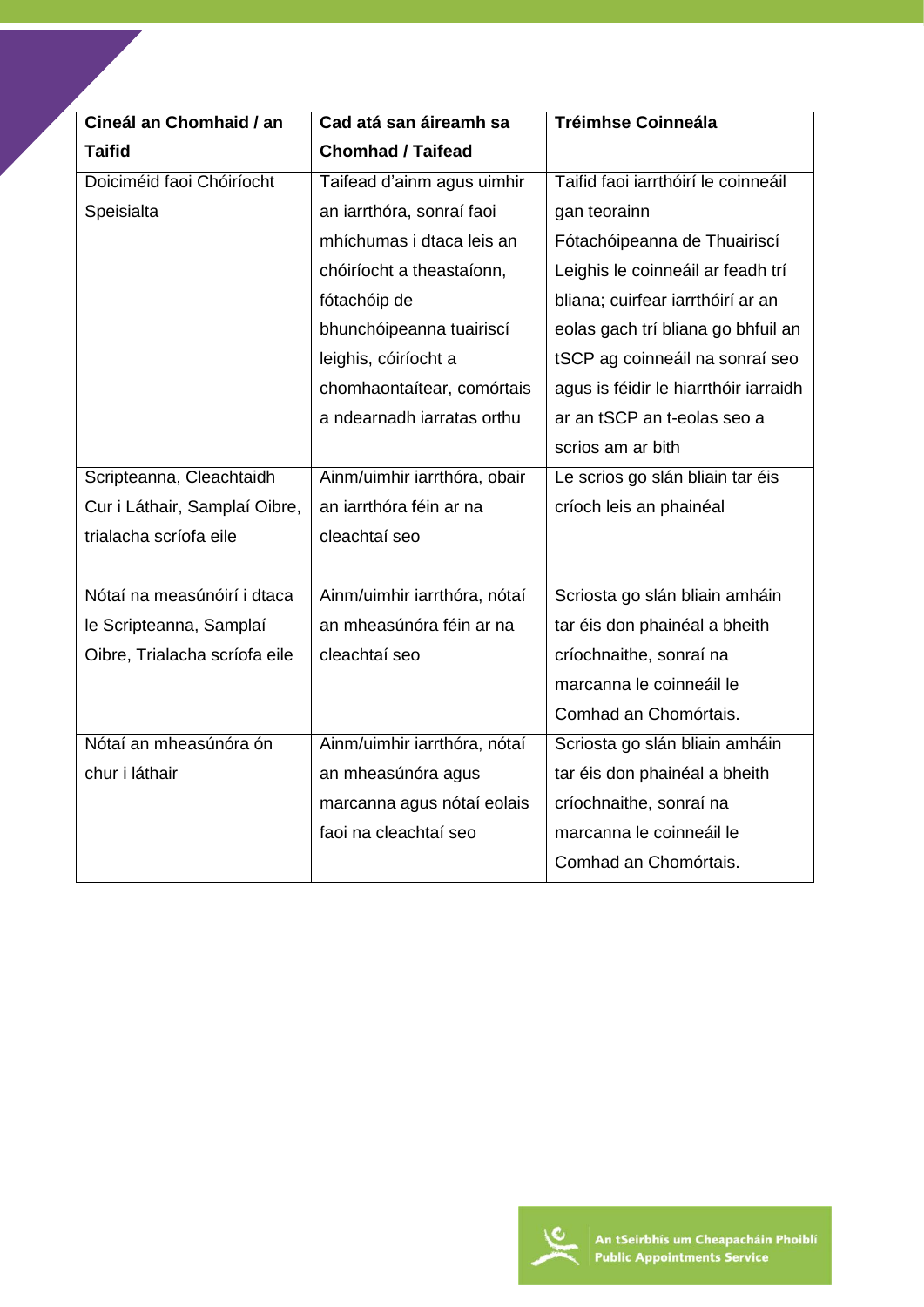| Cineál an Chomhaid / an         | Cad atá san áireamh sa       | <b>Tréimhse Coinneála</b>            |
|---------------------------------|------------------------------|--------------------------------------|
| <b>Taifid</b>                   | <b>Chomhad / Taifead</b>     |                                      |
| Clárú ar an Suíomh              | Ainm Úsáideora, Aitheantas   | Eolas le coinneáil go héiginnte.     |
| Gréasáin / Próifíl              | an Iarrthóra, Teideal, Ainm, | Beidh an rogha ag iarrthóirí a       |
|                                 | Seoladh, Uimhir(reacha)      | bpróifíl a scrios.                   |
|                                 | Theileafóin, Seoladh         |                                      |
|                                 | Ríomhphoist, Seoladh Poist,  |                                      |
|                                 | Dáta Breithe, Cáilíocht is   |                                      |
|                                 | Airde, Leibhéal Gairme,      |                                      |
|                                 | Riachtanais Speisialta,      |                                      |
|                                 | Foláirimh Poist, Catagóir    |                                      |
|                                 | Poist, Fo-Chatagóir Poist    |                                      |
| Úsáidtear Google Data           | *Ainm an fhearainn a         | 50 mí                                |
| Analytics le cuidiú le hanailís | úsáideann tú chun teacht ar  |                                      |
| a dhéanamh ar conas a           | ár suíomh                    |                                      |
| úsáideann daoine                | *An dáta agus an t-am a      |                                      |
| Publicjobs.ie.                  | úsáideann tú ár suíomh       |                                      |
| Úsáideann an uirlis anailíse    | *Seoladh Idirlín an          |                                      |
| seo 'fianáin' chun gnáth-       | ghréasáin a cheangail tú     |                                      |
| eolas faoi logáil idirlín agus  | díreach chuig ár suíomh.     |                                      |
| eolas faoi iompar an            |                              |                                      |
| chuairteora a bhailiú i         |                              |                                      |
| bhfoirm gan ainm.               |                              |                                      |
| Trialacha Síciméadracha         | Ainm agus uimhir an          | Sonraí iomlána le coinneáil          |
|                                 | iarrthóra agus marcanna an   | chomh fada is atá an feachtas ar     |
|                                 | iarrthóra                    | siúil. Sonraí stairiúla le coinneáil |
|                                 |                              | gan ainm agus gan teorainn           |
|                                 |                              | ama.                                 |
| Trialacha Saincheaptha          | Ainm agus uimhir an          | Sonraí iomlána le coinneáil          |
|                                 | iarrthóra, freagraí agus     | chomh fada is atá an feachtas ar     |
|                                 | marcanna an iarrthóra        | siúil. Sonraí stairiúla le coinneáil |
|                                 |                              | gan ainm agus gan teorainn           |
|                                 |                              | ama.                                 |
| Testwise (córas trialacha       | Ainm agus uimhir an          | Sonraí iomlána le coinneáil          |
| inmheánacha de chuid na         | iarrthóra; freagraí an       | chomh fada is atá an feachtas ar     |
| SCP)                            | iarrthóra ar gach ceist do   | siúil. Sonraí stairiúla le coinneáil |

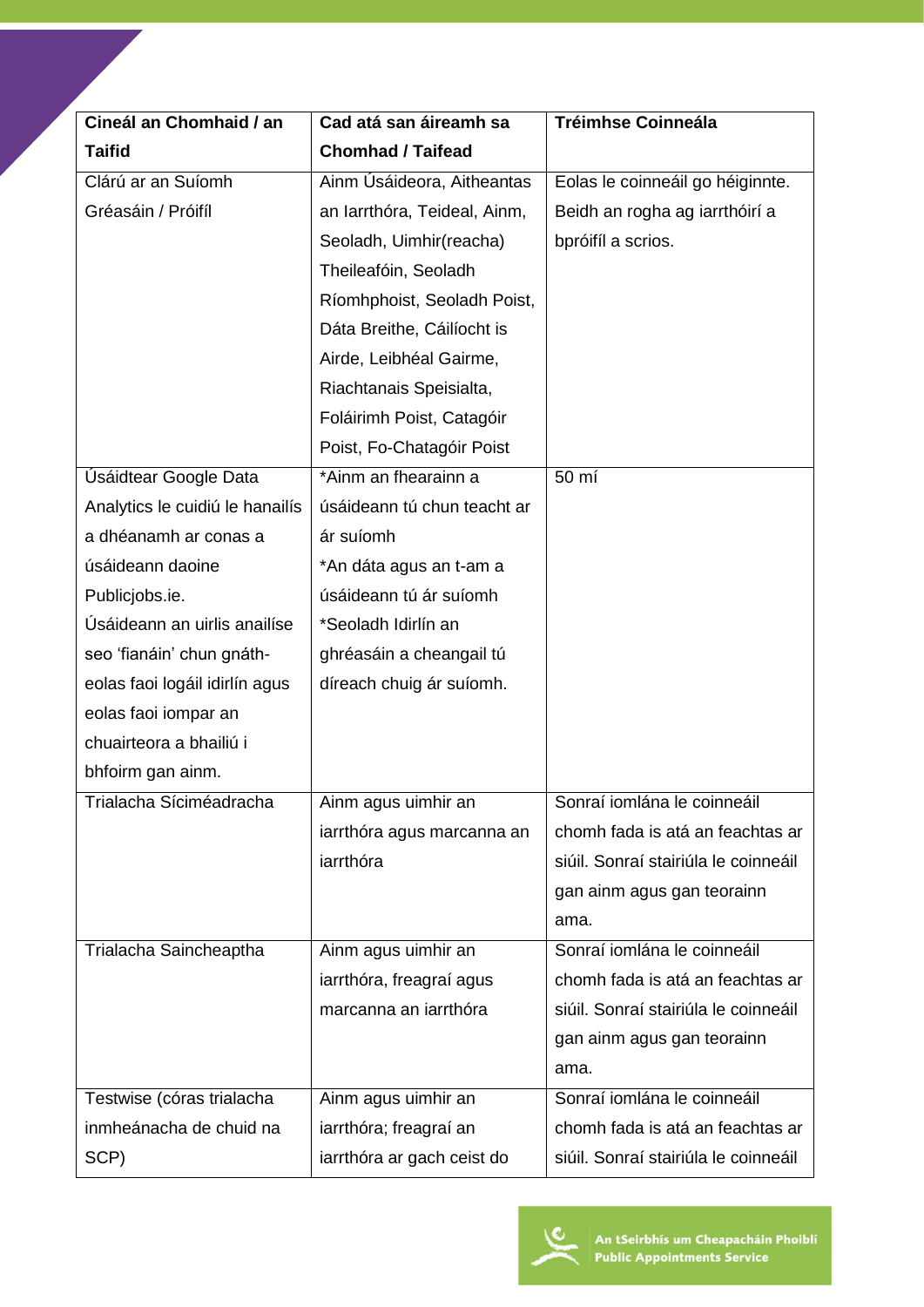|                       | roinnt trialacha, marcanna<br>na n-iarrthóirí                                                    | gan ainm agus gan teorainn<br>ama.                          |
|-----------------------|--------------------------------------------------------------------------------------------------|-------------------------------------------------------------|
| Aiseolas an Iarrthóra | Gach achainí ó jarrthóirí<br>agus freagraí d'iarrthóirí i<br>dtaca le haiseolas faoi<br>mheasúnú | Le scrios go slán bliain tar éis<br>críoch leis an phainéal |

| <b>Cineál an Chomhaid</b> | Cad atá san áireamh sa            | <b>Tréimhse Coinneála</b>            |
|---------------------------|-----------------------------------|--------------------------------------|
| / an Taifid               | <b>Chomhad / Taifead</b>          |                                      |
| Sonraí faoi               | Eolas a bhailítear ag staid an    | Eolas le coinneáil ar chúiseanna     |
| Chomhdheiseanna           | scrúdaithe i dtaca le forais ar   | staidrimh                            |
|                           | leith ó reachtaíocht              |                                      |
|                           | Chomhionannais.                   |                                      |
| Torthaí an Agallaimh      | Ainmneacha an Iarrthóra agus      | Éiginnte - le coinneáil ar Chomhad   |
| Ghaeilge                  | de bhaill an bhoird;              | an Chomórtais ar leith               |
|                           | torthaí/marcanna an Agallaimh     |                                      |
|                           | Ghaeilge                          |                                      |
| Taifid Agallaimh ar       | Físeán agallamh an iarrthóra      | Le scrios bliain amháin tar éis      |
| Fhíseáin                  |                                   | chríoch an phainéil                  |
| Taifid de                 | Taifead go ndearna iarrthóir an   | Le scrios bliain amháin tar éis      |
| Fheitheoireacht ó         | scrúdú                            | chríoch an phainéil                  |
| Chian                     |                                   |                                      |
| Doiciméid a bhailítear    | Cóipeanna de Theastais agus       | Scrios láithreach chomh luath        |
| ó iarrthóirí a            | doiciméid aitheantais;            | agus a shíníonn an bord an           |
| ghlaoitear chuig          | larratas d'imréiteach an Gharda;  | tuairisc dheiridh                    |
| agallamh nach n-          | Dearbhú Sláinte agus Dea-cháil    |                                      |
| éiríonn leo san           |                                   |                                      |
| agallamh                  |                                   |                                      |
| Ball den Bhord /          | Sonraí teagmhála (teideal, ainm,  | Éiginnte - Coinneofar eolas          |
| Measúnóir /               | uimhir(eaha) theileafóin, seoladh | pearsanta faoi bhaill de             |
| Ceistneoirí agus          | ríomhphoist, seoladh poist);      | bhoird/measúnóirí/feitheoirí go      |
| Sonraí an Fheitheora      | seirbhís ar bhoird roghnaithe;    | héiginnte do bhaill de               |
|                           | oiliúint ábhartha agus taithí má  | bhoird/measúnóirí/feitheoirí reatha. |
|                           | tugadh a leithéid; CVnna má       | Cuirtear scéal chuig daoine gach     |
|                           | tugadh iad.                       | dhá bhliain faoi shonraí atá á       |

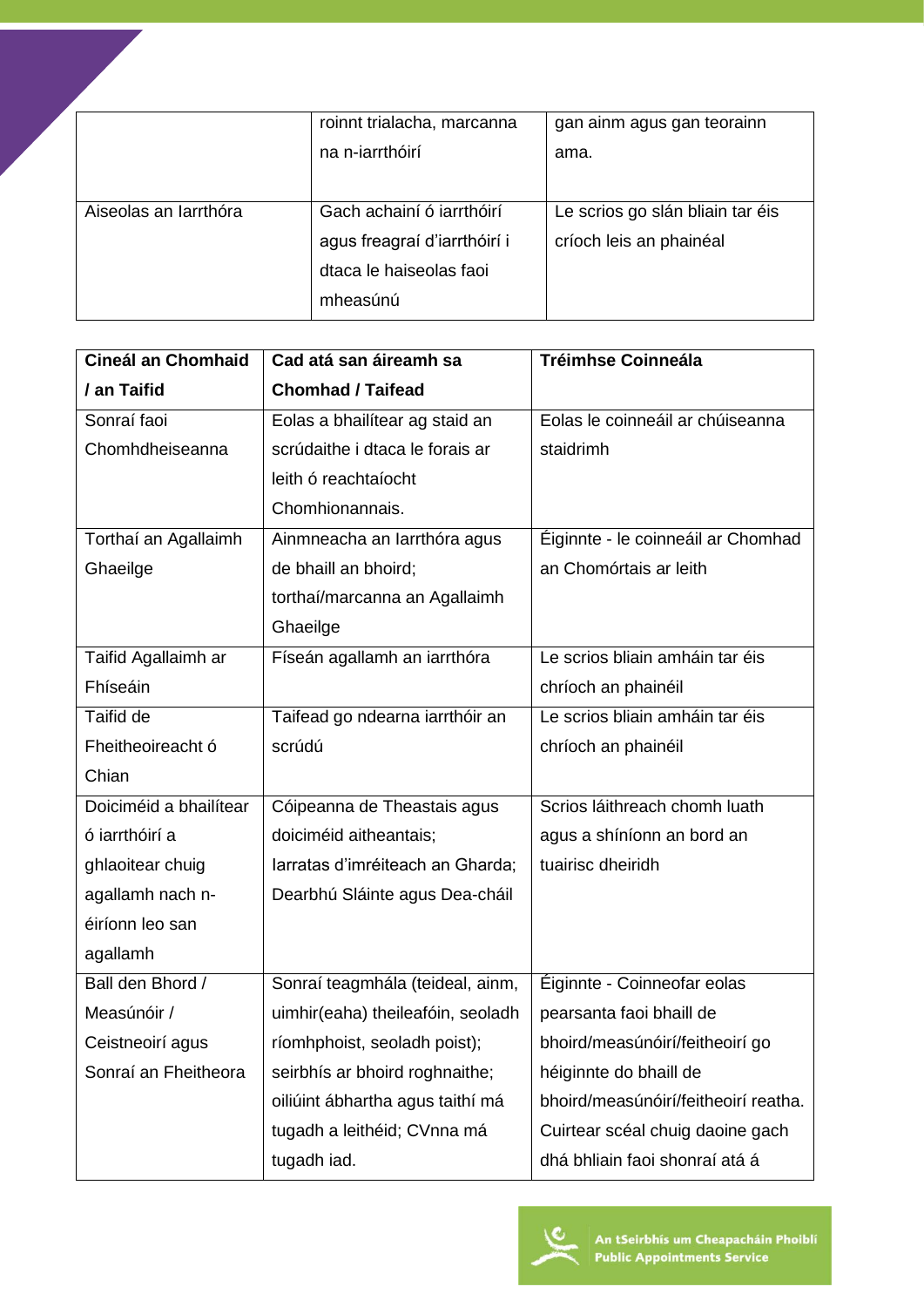|  | Dóibh siúd a íoctar - sonraí  | gcoinneáil agus is féidir iad a |
|--|-------------------------------|---------------------------------|
|  | cuntas bainc, PPSN, liúntas   | scrios ar iarratas.             |
|  | cánach agus taifead faoi gach |                                 |
|  | íocaíocht.                    |                                 |

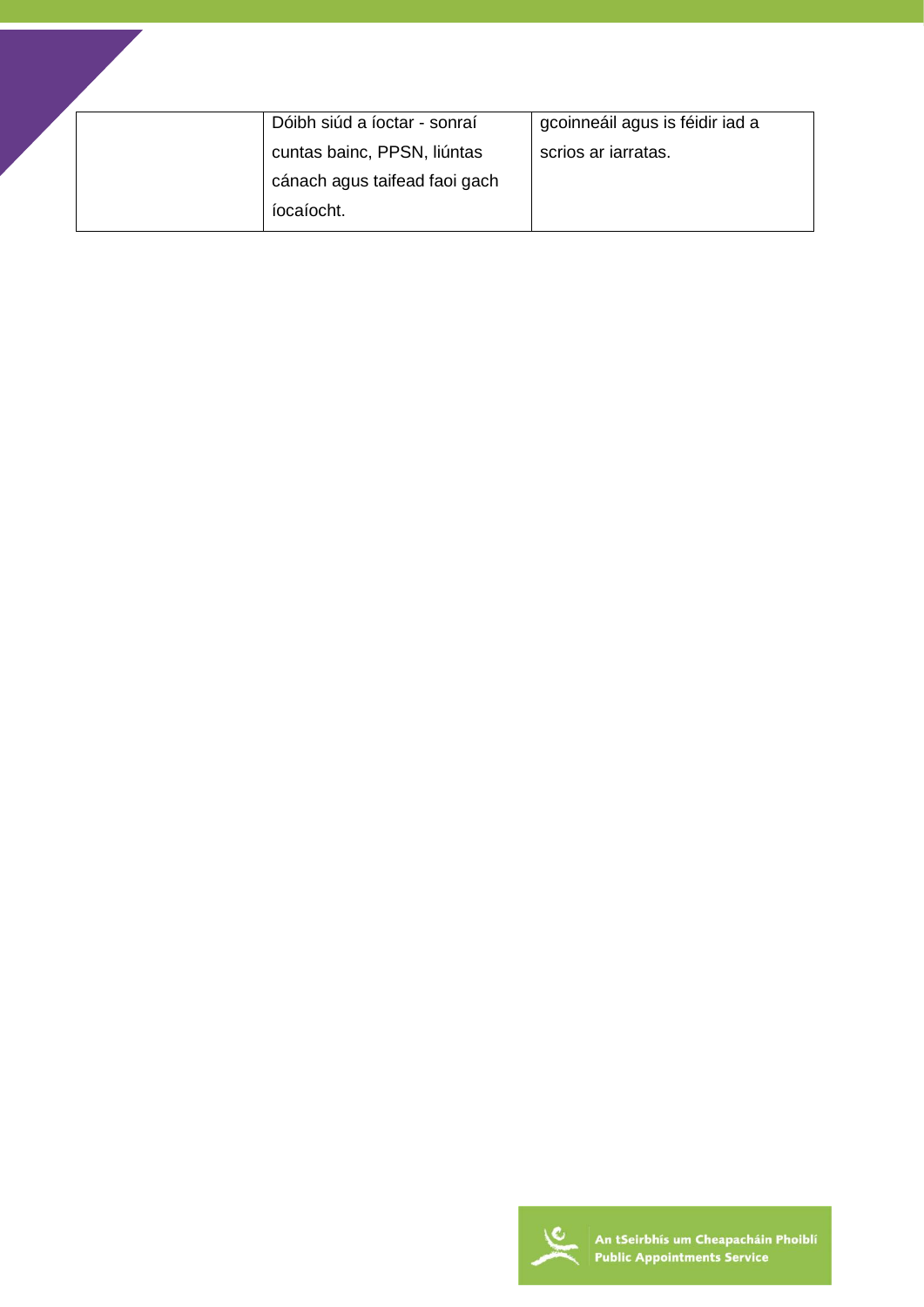| Cineál an Chomhaid / an  | Cad atá san áireamh sa          | <b>Tréimhse Coinneála</b>        |
|--------------------------|---------------------------------|----------------------------------|
| <b>Taifid</b>            | <b>Chomhad / Taifead</b>        |                                  |
| Soláthraithe             | Teastas Imréitigh Cánach i      | Coinneofar sonraí faoi           |
|                          | bhFormáid Leictreonach, via     | Fhoirmeacha agus sonraí          |
|                          | ROS; Ainm, seoladh agus         | soláthraithe agus coinneofar     |
|                          | sonraí teagmhála an             | sonraí bainc curtha in eagar go  |
|                          | Chomhlachta; eolas faoi         | héiginnte                        |
|                          | chuntas bainc; taifid faoi      |                                  |
|                          | gach íocaíocht a dhéantar       |                                  |
| Ceisteanna Parlaiminte   | Ceisteanna a cuireadh,          | 3 bliana                         |
| (Fisiceach/Leictreonach) | freagraí a tugadh agus aon      |                                  |
|                          | ábhar tacaíochta                |                                  |
| Comhfhreagras ó TDnna    | Ceisteanna a cuireadh,          | 3 bliana                         |
| (Fisiceach)              | freagraí a tugadh agus aon      |                                  |
|                          | ábhar tacaíochta                |                                  |
| Comhaid Phearsanra       | Ainm, seoladh, PPNS,            | Le cur chuig an eagraíocht nua   |
|                          | uimhreacha teagmhála,           | leis an aistriú, le coinneáil go |
|                          | taifead faoi shaoire            | héiginnte do chúiseanna pinsin.  |
|                          | bhreoiteachta agus              |                                  |
|                          | doiciméid leighis, stair        |                                  |
|                          | gairme sa státseirbhís,         |                                  |
|                          | tuarastal agus sonraí           |                                  |
|                          | aoisliúntais, conarthaí,        |                                  |
|                          | taifead faoi shaoire bhliantúil |                                  |
|                          | agus eile nó cothromaíocht      |                                  |
|                          | oibre-saoil; grád PMDS,         |                                  |
|                          | taifid oiliúna, doiciméid i     |                                  |
|                          | dtaca le fiosrú smachtaithe     |                                  |
|                          | nó eile; gradaim fiúntais,      |                                  |
|                          | eolas faoi neas-ghaolta,        |                                  |
|                          | taifid faoi oideachas agus      |                                  |
|                          | faoi cháilíochtaí.              |                                  |
|                          |                                 |                                  |

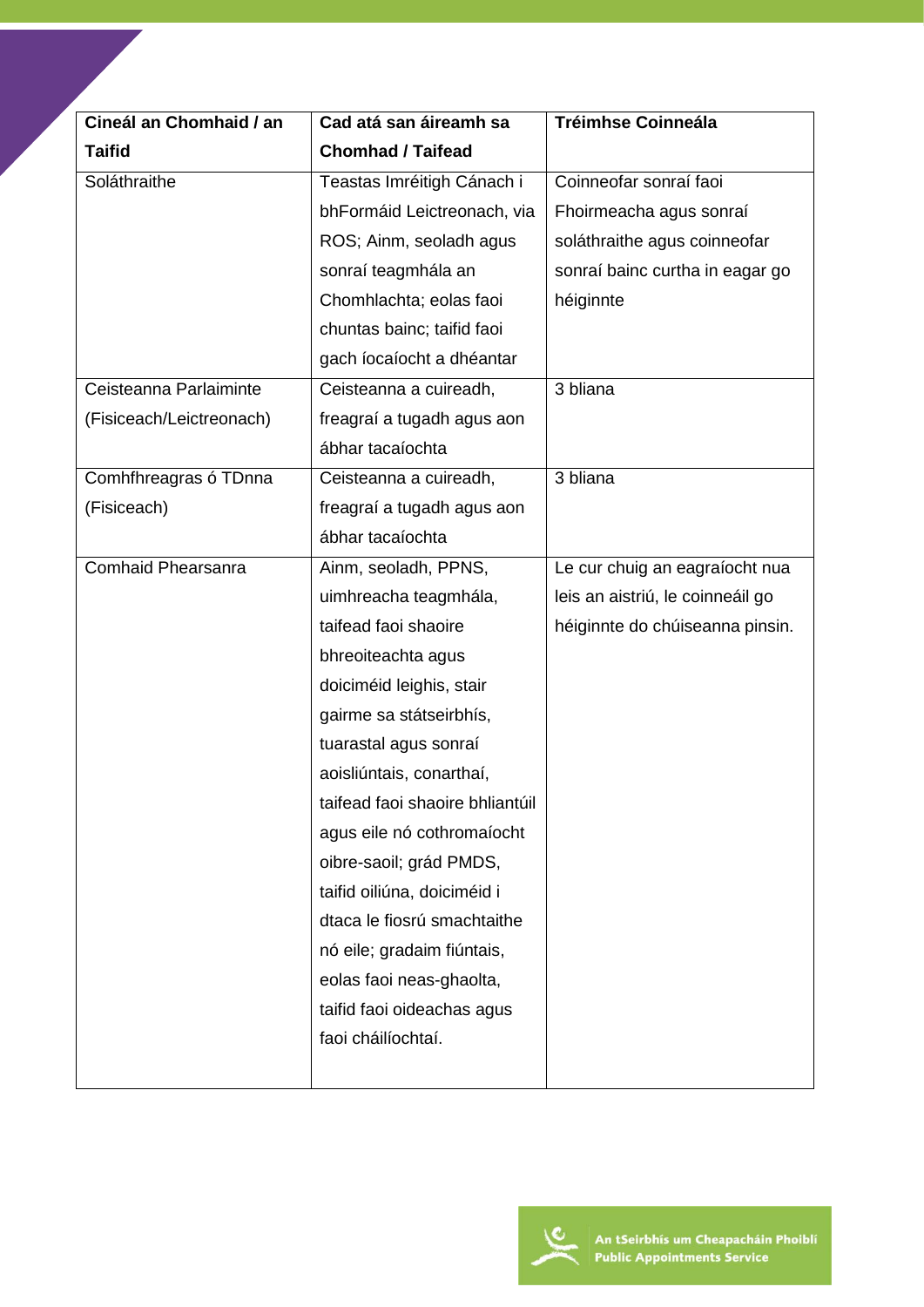| Cineál an Chomhaid / an          | Cad atá san áireamh sa        | Tréimhse le Coinneáil             |
|----------------------------------|-------------------------------|-----------------------------------|
| <b>Taifid</b>                    | <b>Chomhad / Taifead</b>      |                                   |
|                                  |                               |                                   |
| PAS - Personnel Legacy           | Ainm, seoladh, PPSN,          | Go héiginnte ar do chúiseanna     |
| System                           | uimhreacha teagmhála,         | pinsin                            |
|                                  | taifead saoire bhreoiteachta, |                                   |
|                                  | stair gairme sa státseirbhís. |                                   |
| Sonraí microfiche d'iar-bhaill   | Ainm, seoladh, uimhreacha     | Go héiginnte ar do chúiseanna     |
| foirne                           | teagmhála, taifead saoire     | pinsin                            |
|                                  | bhreoiteachta                 |                                   |
| Foirmeacha Daonáireamh           | Stádas míchumais de bhaill    | Trí bliana                        |
| Baill Foirne (Roghnach)          | foirne gach bliain - féin-    |                                   |
|                                  | dearbhú                       |                                   |
| Tuairiscí Eitic in Oifig Phoiblí | Tuairiscí le fáil ó gach ball | 15 bliana                         |
| (Fisiceach)                      | foirne de chuid na SCP /      |                                   |
|                                  | baill de Bhord na SCP         |                                   |
| Comhaid Dlí                      | Taifid d'fhadhbanna dlí agus  | Éiginnte - Aistriú chuig an       |
|                                  | faoi chomhairle dlí a         | Chartlann Náisiúnta               |
|                                  | lorgaíodh fuarthas agus a     |                                   |
|                                  | fuarthas                      |                                   |
| <b>Comhaid faoi Bheartas</b>     | Doiciméid i dtaca le cinntí i | Éiginnte - Aistriú chuig an       |
|                                  | dtaca le beartas a dhéanann   | Chartlann Náisiúnta               |
|                                  | an tSCP agus aon              |                                   |
|                                  | díospóireacht i dtaca leo     |                                   |
| Sonraí Bailíochtaithe /          | Aitheantas, ainm an           | Ní mór comhaid a choinneáil go    |
| Trialacha                        | iarrthóra, sonraí             | héiginnte ach ní mór aitheantóirí |
|                                  | comhionannais ar bith a       | a bhaint as chomh luath agus a    |
|                                  | fhaightear ar nós aois agus   | chríochnaítear an anailís.        |
|                                  | gnéas, marcanna i             |                                   |
|                                  | dtrialacha, marcanna de       |                                   |
|                                  | mheasúnú/cleachtadh ar        |                                   |
|                                  | bith, marcanna agallaimh,     |                                   |
|                                  | marcanna ó chritéar réamh-    |                                   |
|                                  | mheasta e.g. marcanna ó       |                                   |
|                                  | oiliúint nó gráid ó           |                                   |
|                                  | bhainisteoir/maoirseoir       |                                   |

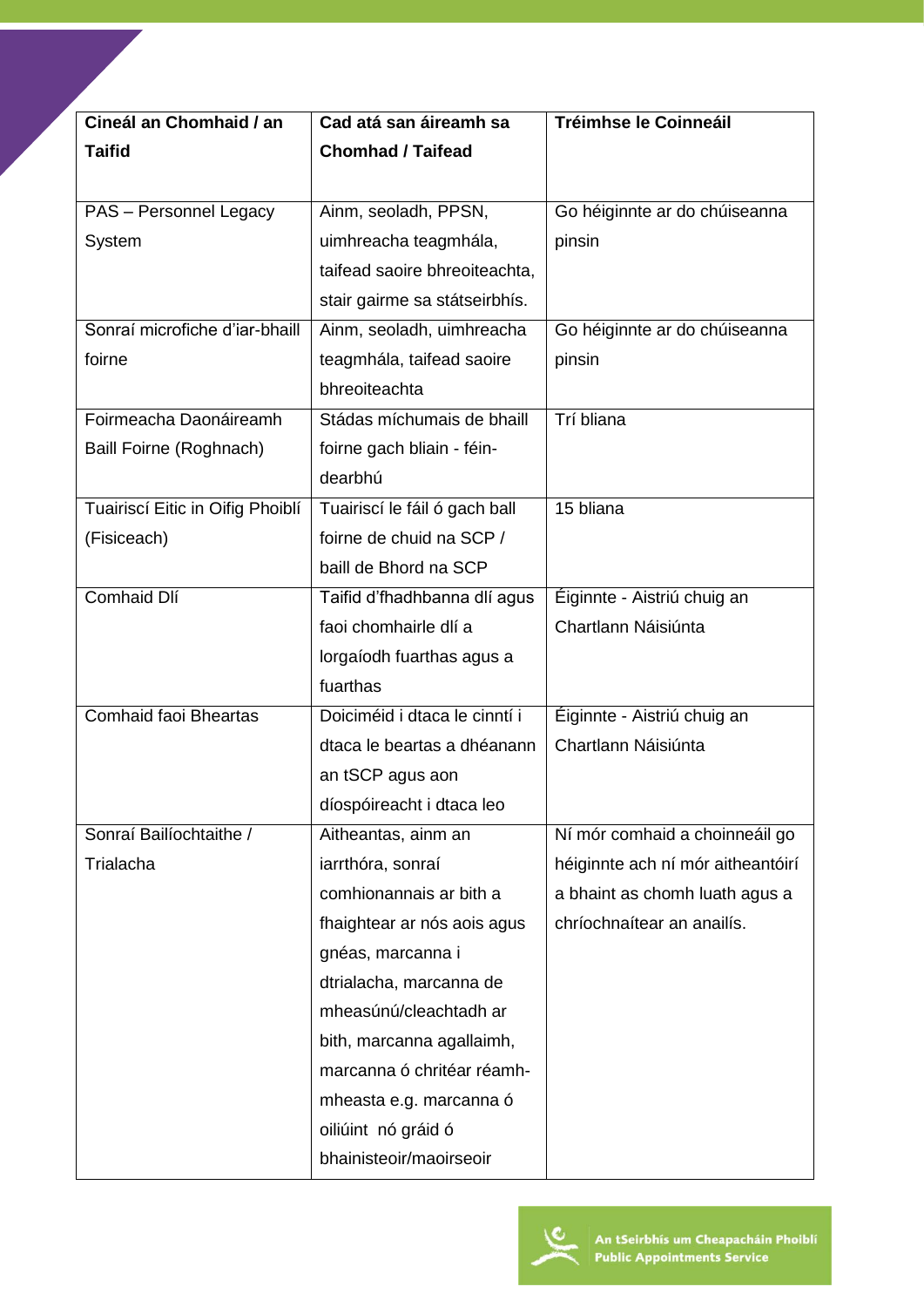

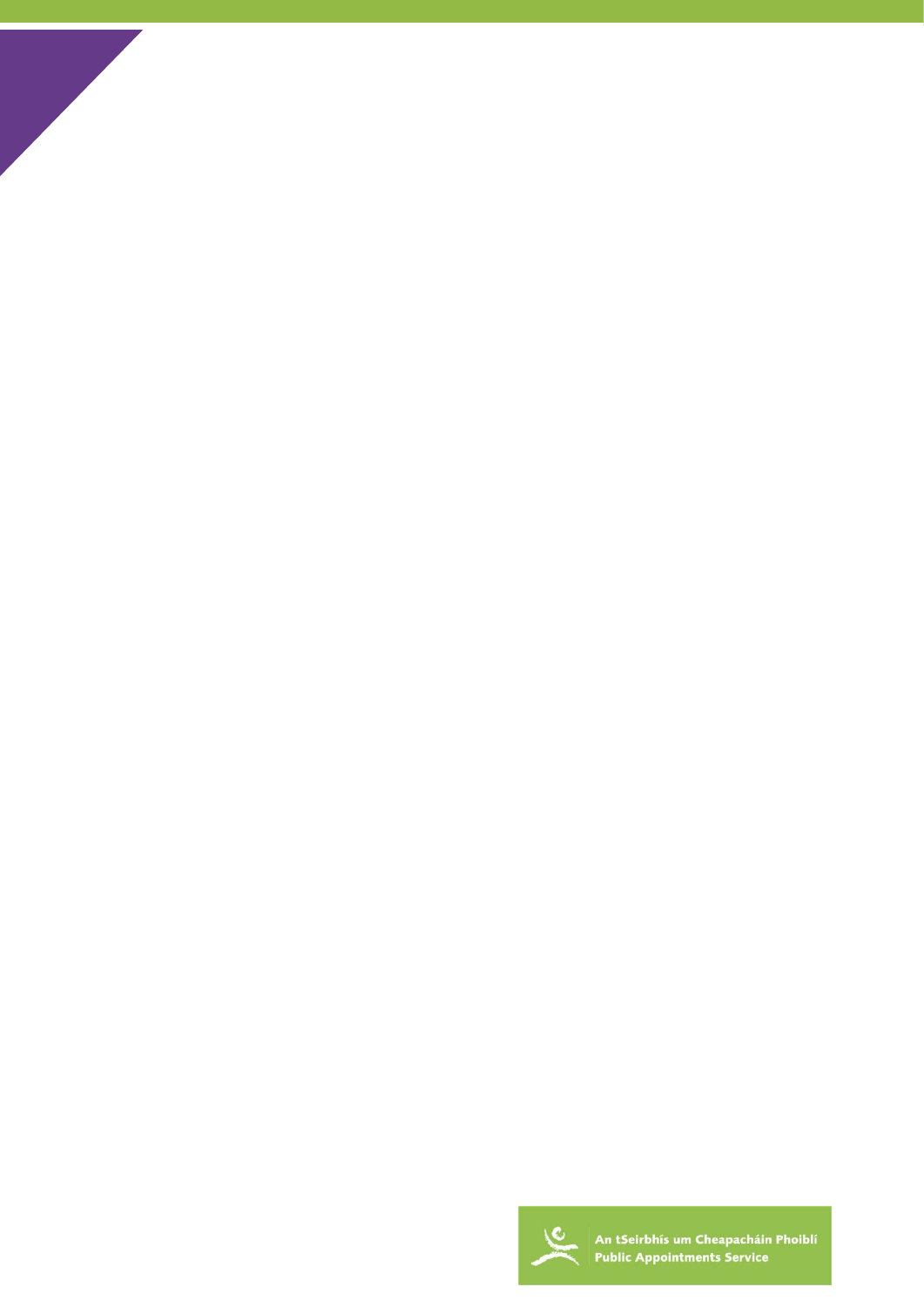| Cineál an Chomhaid / an    | Cad atá san áireamh sa         | <b>Tréimhse le Coinneáil</b>     |
|----------------------------|--------------------------------|----------------------------------|
| <b>Taifid</b>              | <b>Chomhad / Taifead</b>       |                                  |
| Comhaid Soláthair          | De réir Liosta Seiceála        | 7 mbliana                        |
| (Fisiceach)                | Soláthair ar an Idirlíon       |                                  |
| <b>Comhaid Airgeadais</b>  | Comhaid Tuarastail na          | <b>Éiginnte</b>                  |
| (Fisiceach)                | mBall Foirne                   |                                  |
|                            | Táillí agus Costais Taistil do |                                  |
|                            | Bhaill de Bhoird agus do       |                                  |
|                            | Bhord na SCP                   |                                  |
|                            |                                |                                  |
|                            |                                |                                  |
| Saoráil Eolais (Fisiceach) | Iarratas ar Shaoráil Eolais    | Bliain amháin mura bhfuil an cás |
|                            | agus iarratas ar               | imithe chuig an gCoimisinéir     |
|                            | athbhreithniú (más cuí);       | Eolais; 2 bhliain má tá an cás   |
|                            | admháil(acha), freagra(í) ón   | imithe chuig an gCoimisinéir     |
|                            | tSCP, cóipeanna de gach        | Eolais                           |
|                            | doiciméad gaolmhar; gach       |                                  |
|                            | comhfhreagras leis an          |                                  |
|                            | Choimisinéir Eolais            |                                  |
| Cosaint Sonraí (Fisiceach) | larratas agus freagra ar       | 7 mbliana                        |
|                            | chosaint sonraí                |                                  |
| Gearáin (Fisiceach)        | larratais a fuarthas; admháil; | Bliain amháin tar éis chríoch an |
|                            | freagra ón tSCP; gach          | phainéil                         |
|                            | taighde a bhaineann leis       |                                  |
| Comhfhreagras Ginearálta   | Fiosrú agus freagra            | Más i ríomhphost le coinneáil i  |
|                            |                                | mailmeter ar feadh 3 bliana;     |
|                            |                                | seachas sin, bliain amháin       |
| Ríomhphoist                | Gach ríomhphost a fuarthas     | Le coinneáil ar feadh trí bliana |
|                            | agus a cuireadh amach          |                                  |
| Píosa scannánaíochta       | Gach píosa scannánaíochta      | 30 lá                            |
| <b>CCTV</b>                | ar CCTV na SCP                 |                                  |
| Tuairiscí faoi Mheasúnú    | Tuairisc faoi mheasúnú         | 3 mhí                            |
| Feidhmiúcháin              | feidhmiúcháin iarrthóra má     |                                  |
|                            | fhaightear glaoch chuig        |                                  |
|                            | agallamh                       |                                  |

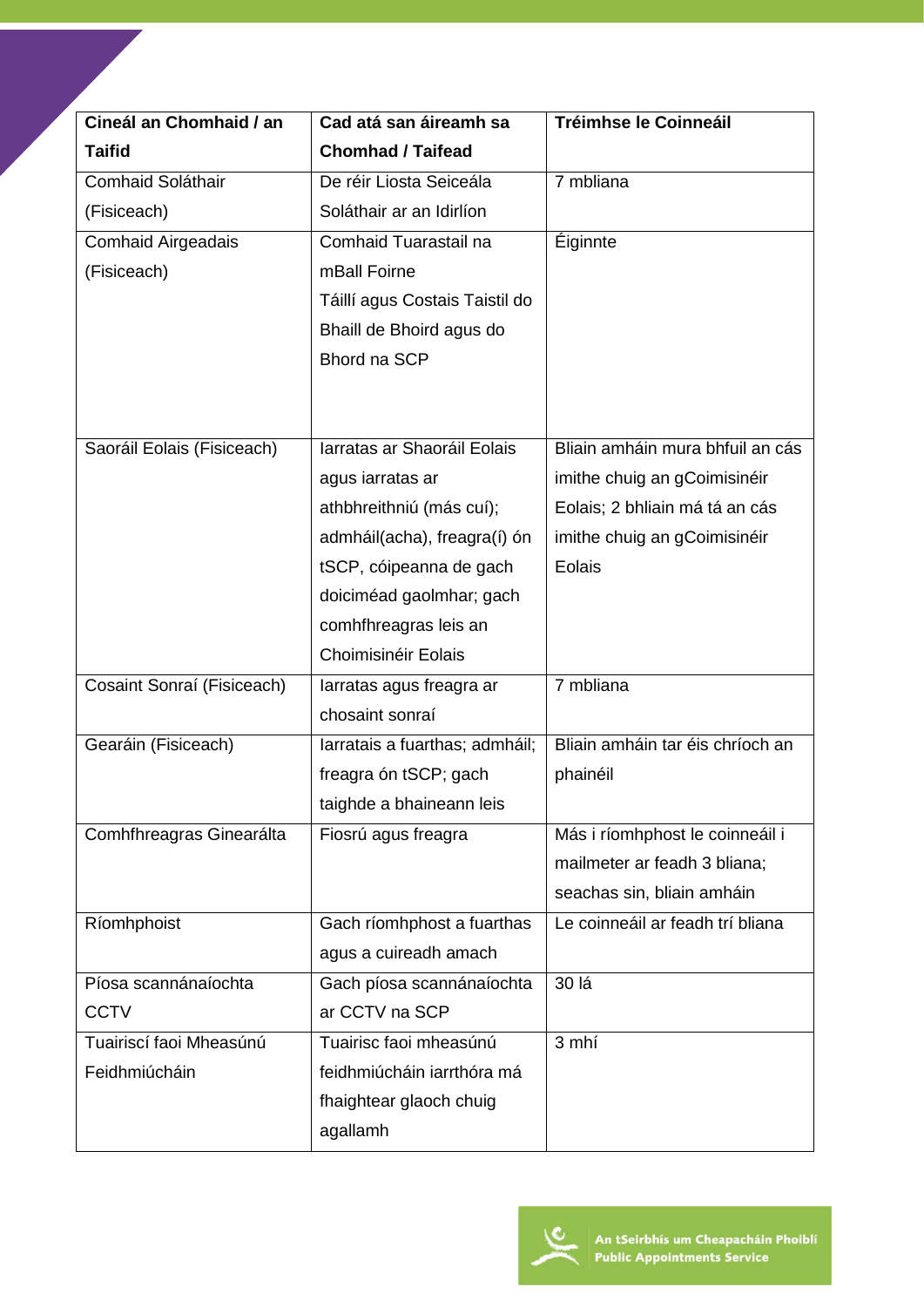| Cineál an Chomhaid / an       | Cad atá san áireamh sa       | Tréimhse le Coinneáil              |
|-------------------------------|------------------------------|------------------------------------|
| <b>Taifid</b>                 | <b>Chomhad / Taifead</b>     |                                    |
| Comhfhreagras / Cruinnithe    | Taifid de chomhfhreagras     | <b>Éiginnte</b>                    |
| leis an Roinn Caiteachais     | nach mbaineann go            |                                    |
| Phoiblí agus Athchóirithe     | háirithe le comórtas ar      | Ba chóir eolas a bhaineann le      |
|                               | leith agus cruinnithe le     | feachtais ar leith a choinneáil go |
|                               | D/PER                        | héiginnte ar chomhaid na           |
|                               |                              | gcomórtas                          |
| Comhfhreagras / Cruinnithe le | Comhfhreagras /              | <b>Éiginnte</b>                    |
| hÚdarás Bainistíochta Údaráis | Cruinnithe le LGMA agus      |                                    |
| Áitiúla agus le Cumann        | <b>CCMA</b>                  | Ba chóir eolas a bhaineann le      |
| Bainisteoirí Contae agus      |                              | feachtais ar leith a choinneáil go |
| Cathrach (CCMA)               |                              | héiginnte ar chomhaid na           |
|                               |                              | gcomórtas                          |
| Comhfhreagras / Cruinnithe le | Comhfhreagras /              | <b>Éiginnte</b>                    |
| Cliaint                       | <b>Cruinnithe le Cliaint</b> |                                    |
| Doiciméid Bhord na SCP        | Doiciméid a bhaineann        | Éiginnte                           |
| Doiciméid an Bhoird           | leis na coistí/grúpaí seo    |                                    |
| Bainistíochta                 | agus nótaí oifigiúla de      |                                    |
| Doiciméid de chruinniú        | chruinnithe                  |                                    |
| Ardbhainistíochta, Doiciméid  |                              |                                    |
| de chruinniú Bainistíocht     |                              |                                    |
| Earcaíochta, doiciméid de     |                              |                                    |
| Choiste Iniúchta Inmheánaigh  |                              |                                    |
| An Grúpa Bainistithe Riosca   |                              |                                    |
| Doiciméid an Ghrúpa           | Doiciméid a bhaineann        | <b>Éiginnte</b>                    |
| Ardchaighdeáin; Doiciméid an  | leis na coistí/grúpaí seo    |                                    |
| Ghrúpa Tionscadail            | agus nótaí oifigiúla de      |                                    |
|                               | chruinnithe                  |                                    |
| Foirmeacha Tuairiscithe an    | Nótaí faoin seisiún tástála  | 6 mhí sa chás nach bhfuil aon      |
| Riarthóra ó Sheisiúin         | agus aon cheist a thagann    | iarratas<br>ceangailte             |
| Tástála                       | as                           | d'athbhreithniú; 3 bliana sa chás  |
|                               |                              | go bhfuil athbhreithniú ceangailte |